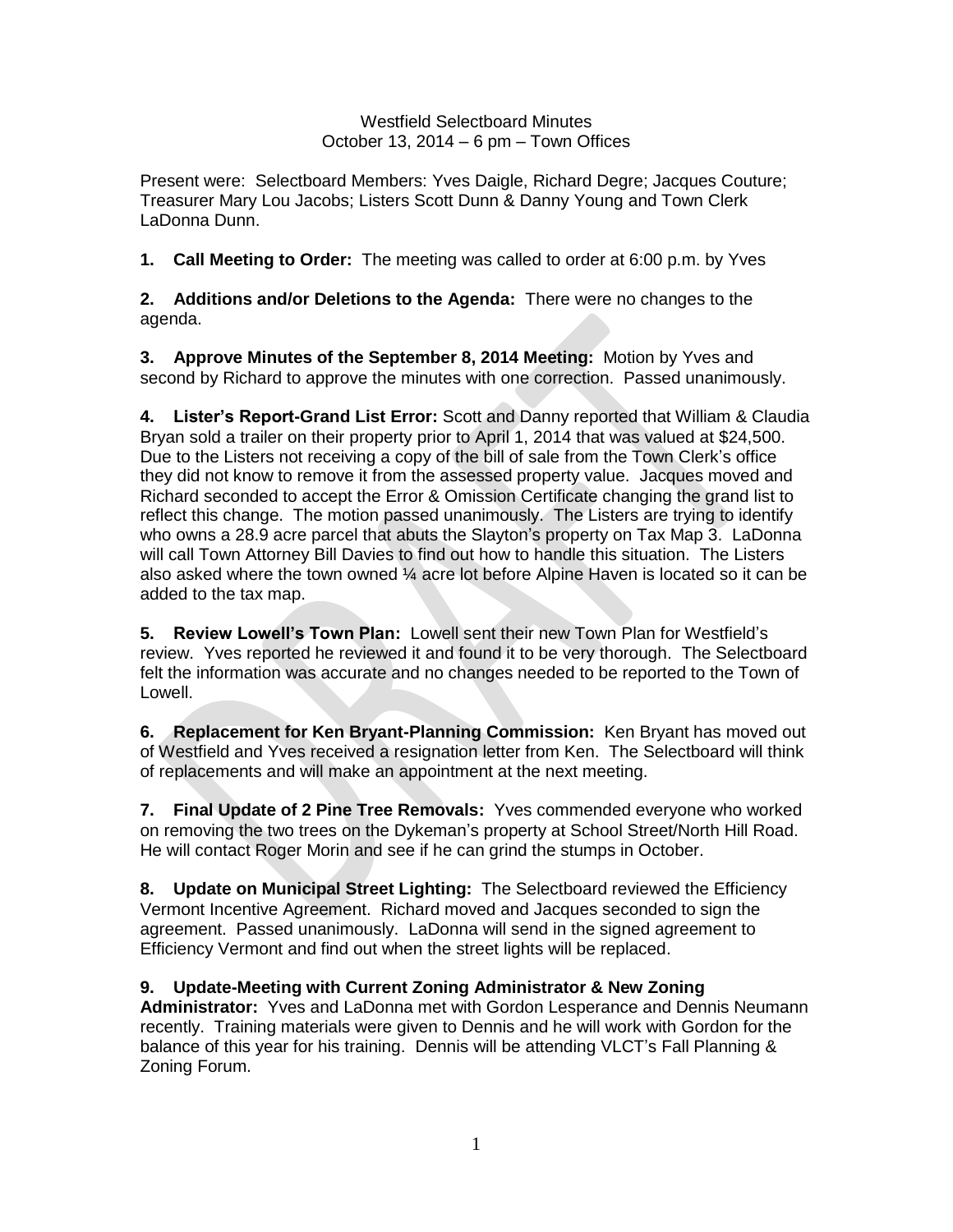**10. Sheriff's Report:** Yves reported there were 21 patrol hours and \$325 in fines for August and 30.5 patrol hours and \$1045 in fines for September. The fines were all issued for speeding.

**11. E-Vermont Grant Update-LaDonna Dunn:** LaDonna reported that the E-Vermont grant work is coming to an end for the computer classes. Peggy from Jay would like to split the balance of the money and equipment between Jay and Westfield. This would give Westfield 1 laptop and approximately \$600. LaDonna requested that the money be put towards finishing the town website. Richard moved and Jacques seconded to give the laptop to the Library and put the \$600 towards website development. Passed unanimously.

**12. Cutting of Road Side on Town Right of Way:** Mike Piper spoke with Eric Kennison regarding cutting trees/brush in the right-of-way on Reservoir Road. The Selectboard members, who are the Tree Wardens, inspected the area and felt there was no need to cut trees at this time. LaDonna will draft a letter explaining this to Mike Piper.

**13. Mock FEMA Audit:** Mary Lou and Yves met with the Agency of Transportation (AOT) representatives to complete a mock FEMA audit. The audit went well and our paperwork was in order. AOT discussed with them how jobs are to be put out to bid and said the low bid does not have to be accepted.

**14. Two Buck Hill Culverts and the Better Back Roads Grant Update:** Yves spoke with Eric about the Buck Hill Road (below Quintal Pond) site (\$48,000) project. Eric said there is no way to complete the work this year. Eric spoke with the District 9 coordinator who said the money was guaranteed for next year. The Balance Rock Road site (\$38,000) culvert is completed. Eric is going to put up guard rails in this location to complete the project.

## **15. Other Business:**

- A. Mary Lou said Jim Cunningham has requested a sign be put up on Carmel Road at Route 100 saying Private Road. She will call him back and tell him the town can order the sign and the property owner has to pay for it because Carmel Road is a private road. The town will put up the sign when it arrives.
- B. Mary Lou said there are no speed limit signs on the Kennison Road on the Troy end. The Sheriff can't ticket speeders if there are no speed limit signs posted. Richard will see if more 35 mph signs need to be purchased.
- C. The Pike Industries paving on the Loop Road came in under budget.
- D. LaDonna said the Red Cross would like to have another Blood Drive before the holidays. The Selectboard gave their approval to use the Community Center for free if the Lions Club and the Knights of Columbus would like to host the event.
- E. The Disaster Shelter Initiative (DSI) Team will hold a shelter opening drill on 10/17/14.

**16. Adjourn:** Jacques moved and Yves seconded to adjourn the meeting at 8:10 p.m. Passed unanimously.